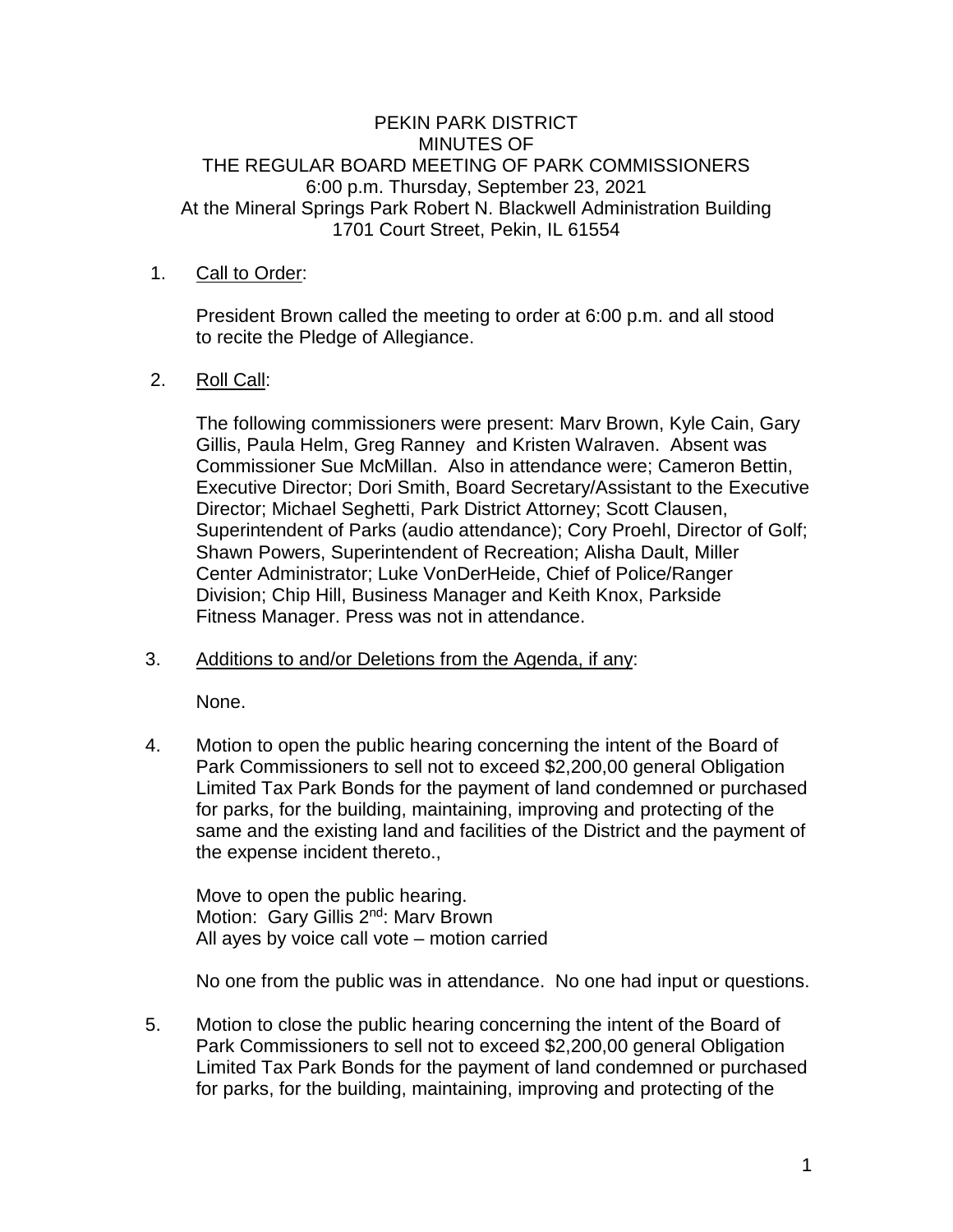same and the existing land and facilities of the District and the payment of the expense incident thereto. Motion: Kristen Walraven 2<sup>nd</sup>: Greg Ranney All ayes by voice call vote – motion carried

6. Comments from the public:

None

- 7. Motion to accept the Consent Agenda as presented
	- A. Approval of Regular Meeting Minutes of September 9, 2021.
	- B. Approval of the Treasurer's Report for August 2021.
	- C. Approval of bills paid from 9/8/21 through 9/20/21 in the amount of \$57,875.20
	- D. Approval of bills to be paid 9/24/21 in the amount of \$55,044.73

Move to accept the Consent Agenda as presented. Motion: Greg Ranney 2<sup>nd</sup>: Kristen Walraven All ayes by a voice call vote – motion carried.

8. Motion to pass all items of business listed in the Consent Agenda by omnibus vote –

Move to pass all items of business listed in the Consent Agenda by omnibus vote. Motion: Gary Gillis 2<sup>nd</sup>: Kyle Cain All ayes by a roll call vote – motion carried.

9. Budget Performance Summary Report: August 2021

No report.

10. IRVSRA Representative Report:

Commissioner Ranney stated no meeting – no report.

11. Fair Board Representative Report:

The ED reported they discussed building projects and the purchase of a floor scrubber to be used at Parkside Fitness and the Veterans Memorial Arena. He also reported that the annual fair went well. He noted the next meeting is in November and they will be electing officers and approving their 2022 meeting schedule.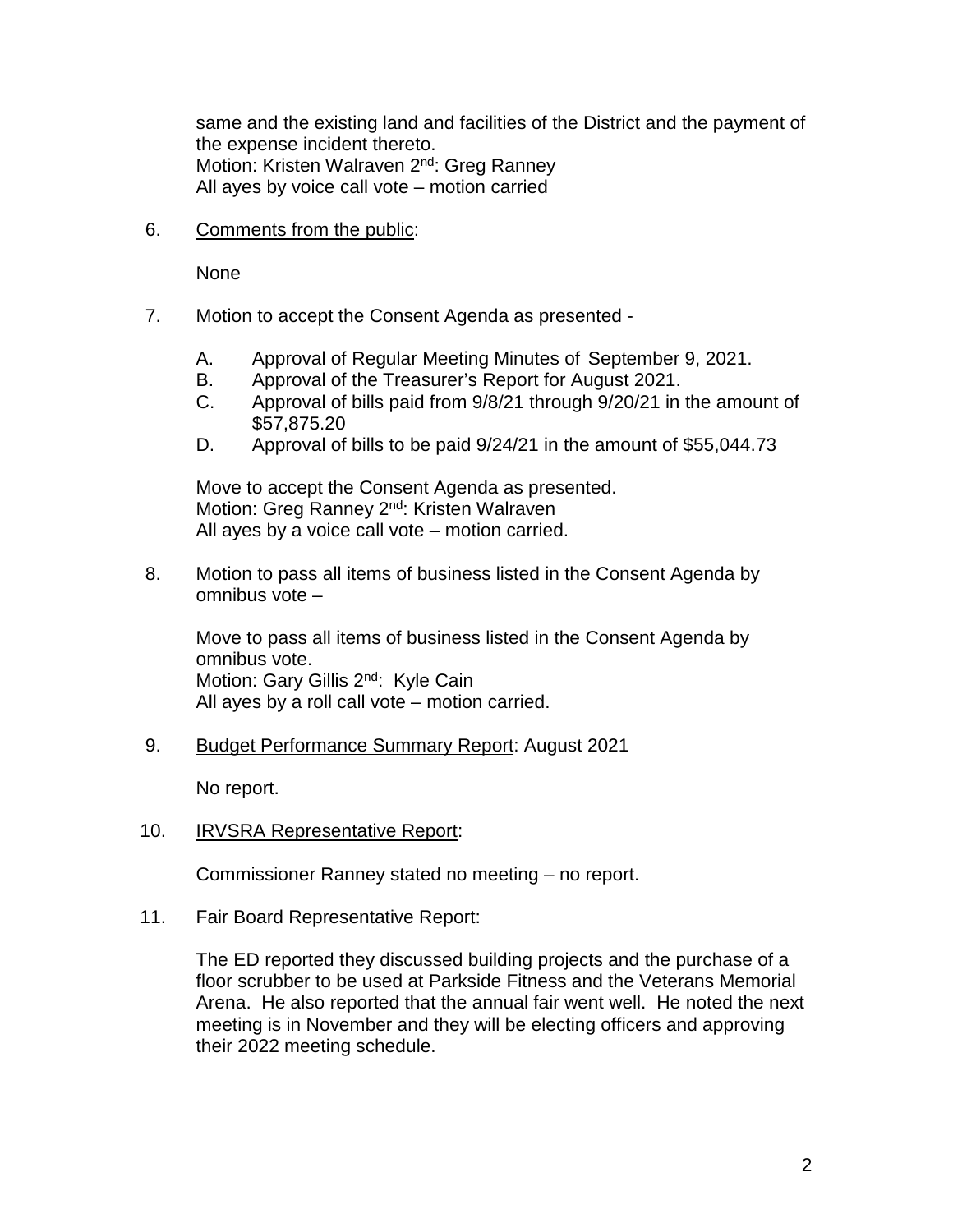### 12. Pekin Park Foundation Report:

Commissioner Gillis reported the Pekin Park Foundation met September 20, 2021. The board discussed two proposed renderings provided by McDaniels Marketing as possible new logos for the Foundation. Neither generated much enthusiasm. It was agreed that we would need more renderings with a request to include some facsimile of the pavilion that differs from that in the park district logo. A rewording of some of the text for the website was also submitted by McDaniels Marketing, and board member Val Moehle submitted proposed changes to what was submitted to the board. This marketing process has been ongoing. Beth Geier of McDaniels will be in attendance at our next meeting. He also reported a Proposal was brought forward to have a memorial tree planted in memory of former park district board member and Foundation board member Bill Harmon. It was agreed to go along with the Superintendent of Park's recommendation to determine where they wanted the tree planted first. That location will determine the type of tree that will be chosen. It was agreed that the board Chairman would contact the family for indication of possible planting site. He also reported a rough draft of a possible acknowledgement of Larry Schaumlefel's bequest was shared with the board. It was agreed that it would be distributed to the board for possible further input. A funding request was submitted and approved for \$339.34 for pavilion porch repairs. Cory Proehl, Director of Golf and Greg Funk, Superintendent of Golf submitted two requests of \$80,000 for leasing assistance for Parkview and Lick Creek Golf Courses. Funding would be divided \$40,000 for each course. After considerable discussion it was agreed that funding would be contingent upon the park board approving the Lease Agreement. A motion to move forward with that contingency was approved.

13. Executive Director's Report: (ED)

The ED reported the following:

- He and Scott Clausen met with District #303 representatives regarding the Agreement between the park district and District #303.
- He and Dori Smith met with McDaniels Marketing regarding the new website. He noted they did some review of the website and commented that it is looking good.
- He took part in a DCEO webinar regarding Rebuild Maintstreets & Downtown Capital Program for a potential Grant for the Riverfront Park. He also noted he is researching a Grant thru Illinois American Water Company & NRPA for the Riverfront Park.
- He participated in six interviews for IPRA Director's search.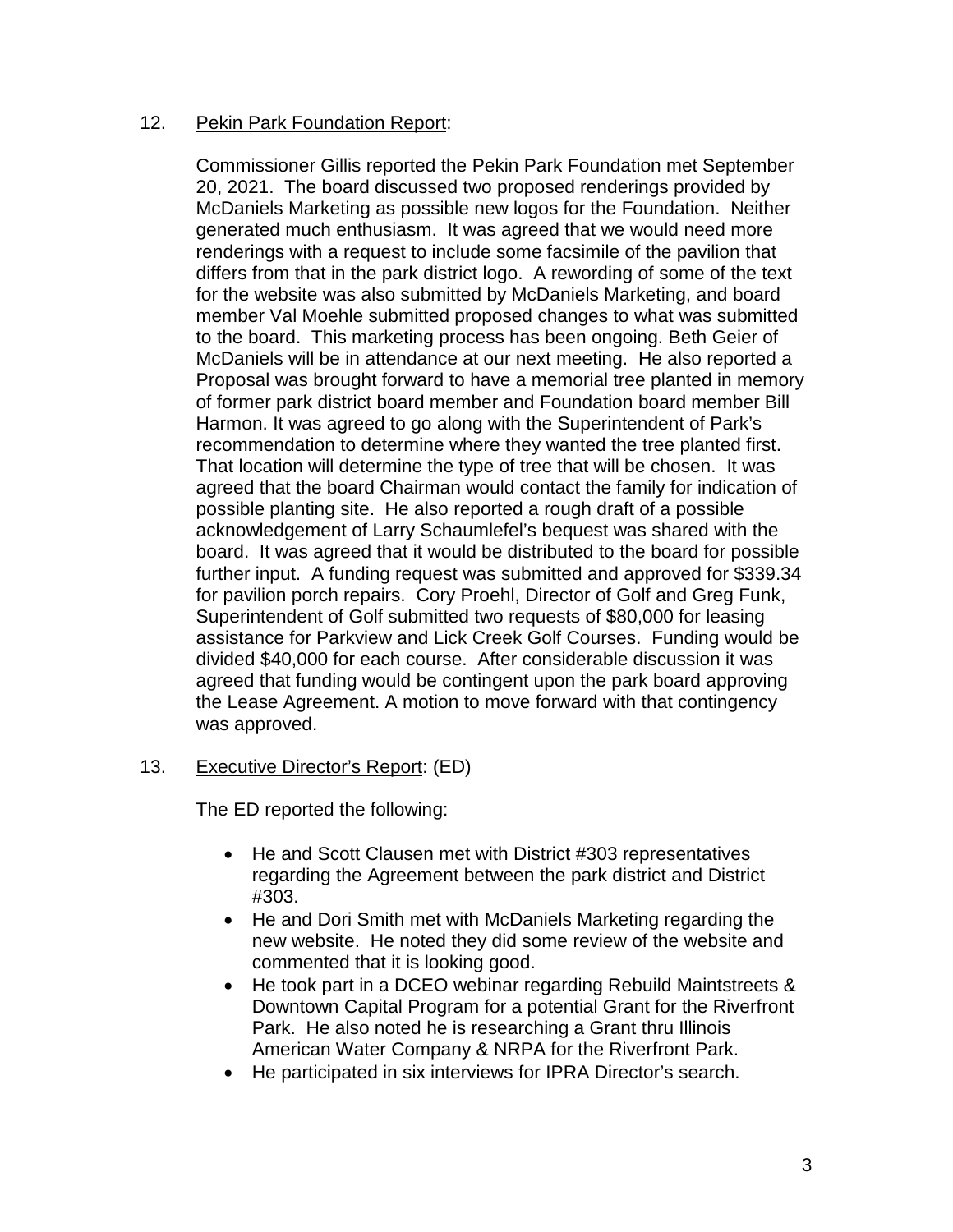- Conducted preliminary budget meetings with staff on big ticket items.
- He continues to serve on the Salvation Army Board.
- He was selected to present a Health & Wellness session at the State Conference in January.
- He and Dori Smith met with a new IPRF representative by Zoom meeting.
- He attended the United Way Kick Off breakfast at the Miller Center.
- He, Scott Clausen and Luke VonDerHeide met with Amy McCoy regarding the Marigold Festival and received many good comments.
- He was present for the Walk for a Ride.
- He indicated the tennis court renovation was complete but that they are trying to resolve a situation of a slight dip/depression. Amy Wilson of the Farnsworth group explained the situation.
- He met with the Pekin Sports Complex property donor. He indicated that his meeting went well but he was not at liberty to discuss details. He did indicate, that at this time, the main focus was for construction of a Recreation Center. Commissioner Cain asked if the focus was still youth. The ED noted that the majority usage would be by youth but that it must serve all in our community.

# 14. Attorney's Report:

Michael Seghetti reported he had been working with Cameron Bettin in setting up non for profit status for the Pekin Park Concert Band. He also updated By Laws, applied for EIN, and with the help of Chip Hill has their finances set up separate from the park district.

# 15. Staff Reports:

Dori Smith reminded all that the October 21<sup>st</sup> board meeting would be held at Lick Creek Golf Course and she also mentioned that in November and December meetings change to the first and third Thursday's of the month.

### 16. Commissioner Comments:

Commissioner Cain thanked Shawn Powers for use of the Dragon Boat for a Marigold Festival event.

Commissioner Helm commented that the Miller Center looks very nice.

Commissioner Gillis noted that Mineral Springs Park served as a show case for the Marigold Festival and commented how successful it was.